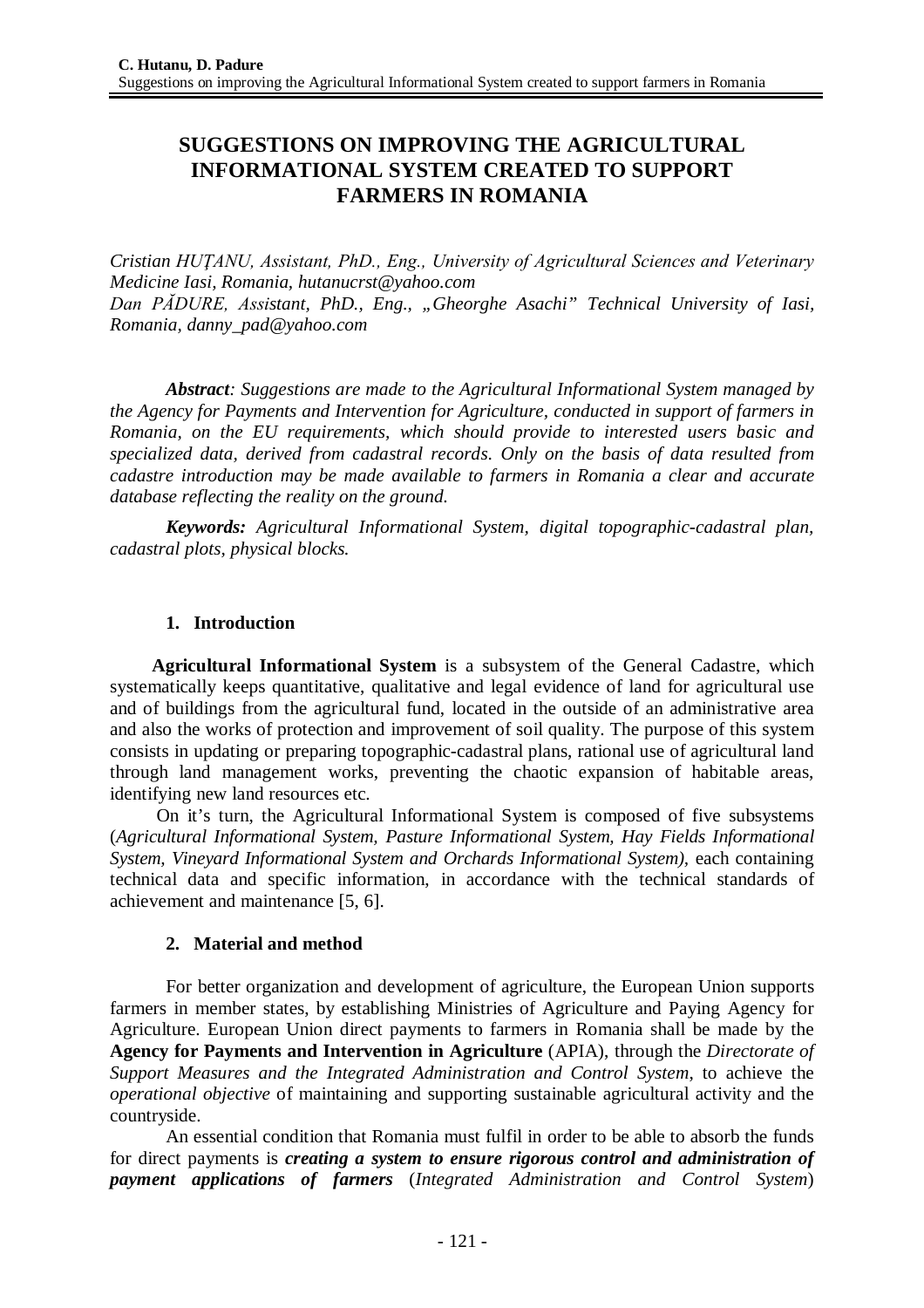implemented and managed by the Agency for Payments and Intervention in Agriculture. Thus, Agency for Payments and Intervention in Agriculture, through Integrated Administration and Control System established their own control areas, referred to as *physical blocks*, obtained by digitizing the ortophotoplan, to compare them with the sum of the areas declared by the farmers in payment applications. Each physical block has been assigned a code search, formed from SIRUTA code of administrative unit and the number of physical block.

This database, containing the basic primary data on physical blocks and accessed by users online (*<http://lpis.apia.org.ro>*), was achieved through financing from the European Agricultural Fund for Rural Development and is part of the rural development strategy in the framework of the "*National Programme for Rural Development 2007-2013*".

#### **3. Results and discussions**

To achieve the technical and specialized evidence system of Agricultural Cadastral Informational System was chosen as the study area a vineyard unit, covering 111 hectares, located in the northwest of the extended inside of the City of Iasi. For this vineyard unit were made topographic measurements with the purpose of achieving the digital topographiccadastral plan (Fig. 1) and agricultural cadastre database, with the establishment of the summary of the real estate for the vineyard and fruit growing heritage [2, 3, 4].

According to the ortophotoplan made by Agency for Payments and Intervention in Agriculture and provided to users, the vineyard unit fits into 24 physical blocks. After grouping the cadastral plots on physical blocks was calculated the average slope for each physical block (Table 1).

| No.      | <b>Physical</b> | No.            | <b>Slope from</b>     | $P_{\text{max}}$ or $P_{\text{max}}$ or $P_{\text{max}}$<br>No. | <b>Physical</b> | No.            | <b>Slope from</b>     |
|----------|-----------------|----------------|-----------------------|-----------------------------------------------------------------|-----------------|----------------|-----------------------|
| physical | block           |                | cadastral topographic | physical                                                        | block           |                | cadastral topographic |
| block    | slope $(\% )$   | plots          | meas. $(\% )$         | block                                                           | slope $(\% )$   | plots          | meas. $(\% )$         |
| 133      | 6.87            | 3              | 8.68                  | 202                                                             | 16.25           | 2              | 14.09                 |
| 119      | 8.02            | 12             | 7.04                  | 226                                                             | 12.39           |                | 13.69                 |
| 112      | 13.89           | 13             | 16.12                 | 203                                                             | 5.18            | 6              | 9.08                  |
| 114      | 8.45            | 12             | 8.07                  | 246                                                             | 7.68            |                | 10.44                 |
| 137      | 3.70            | 2              | 4.33                  | 238                                                             | 13.18           | 6              | 15.55                 |
| 154      | 6.19            | $\overline{4}$ | 8.30                  | 265                                                             | 12.85           | 9              | 10.07                 |
| 180      | 8.86            | 4              | 12.48                 | 236                                                             | 9.55            | 7              | 13.44                 |
| 145      | 7.12            | 10             | 10.34                 | 194                                                             | 10.95           | 5              | 7.33                  |
| 186      | 10.64           | 5              | 10.84                 | 175                                                             | 12.32           | 5              | 15.78                 |
| 234      | 9.80            | 3              | 12.41                 | 162                                                             | 11.20           | 5              | 13.74                 |
| 212      | 13.28           | 7              | 15.06                 | 165                                                             | 10.81           | $\overline{2}$ | 12.81                 |
| 237      | 12.53           | 4              | 14.78                 | 185                                                             | 15.61           | $\overline{2}$ | 13.39                 |

Table 1. Comparing the average slope of cadastral plots from of vineyard unit area with physical block slope

The disparity is because the average slope of physical block does not come from topographic-cadastral plans updated based on topographic measurements. Again are motivated the alerts of specialists and civil society, which highlights the urgent need to achieve the General Cadastre, through realistic scheduling of complex works that need to be executed [1].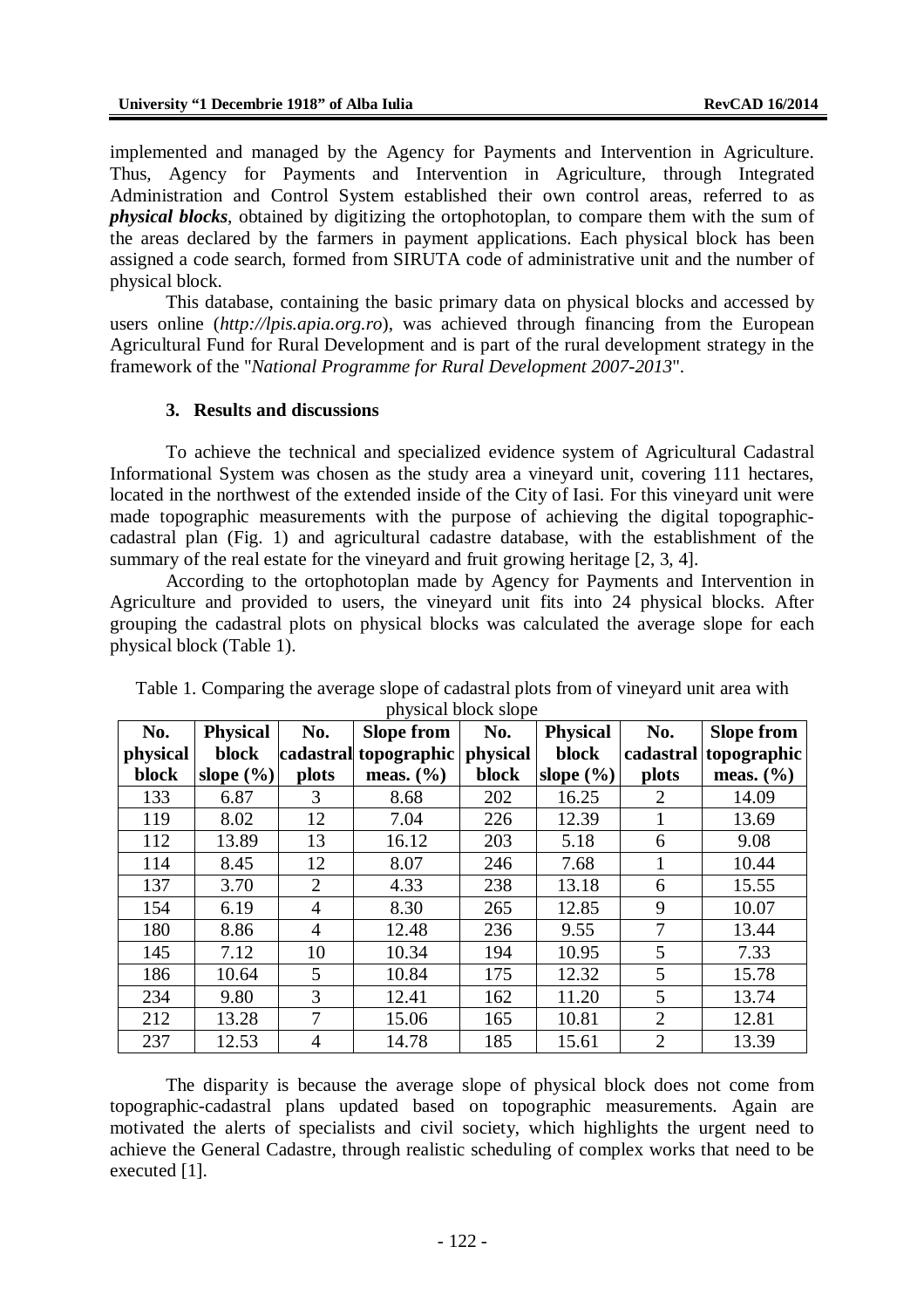

Fig. 1. Framing cadastral plots in digital topographic-cadastral plan of vineyard unit on physical blocks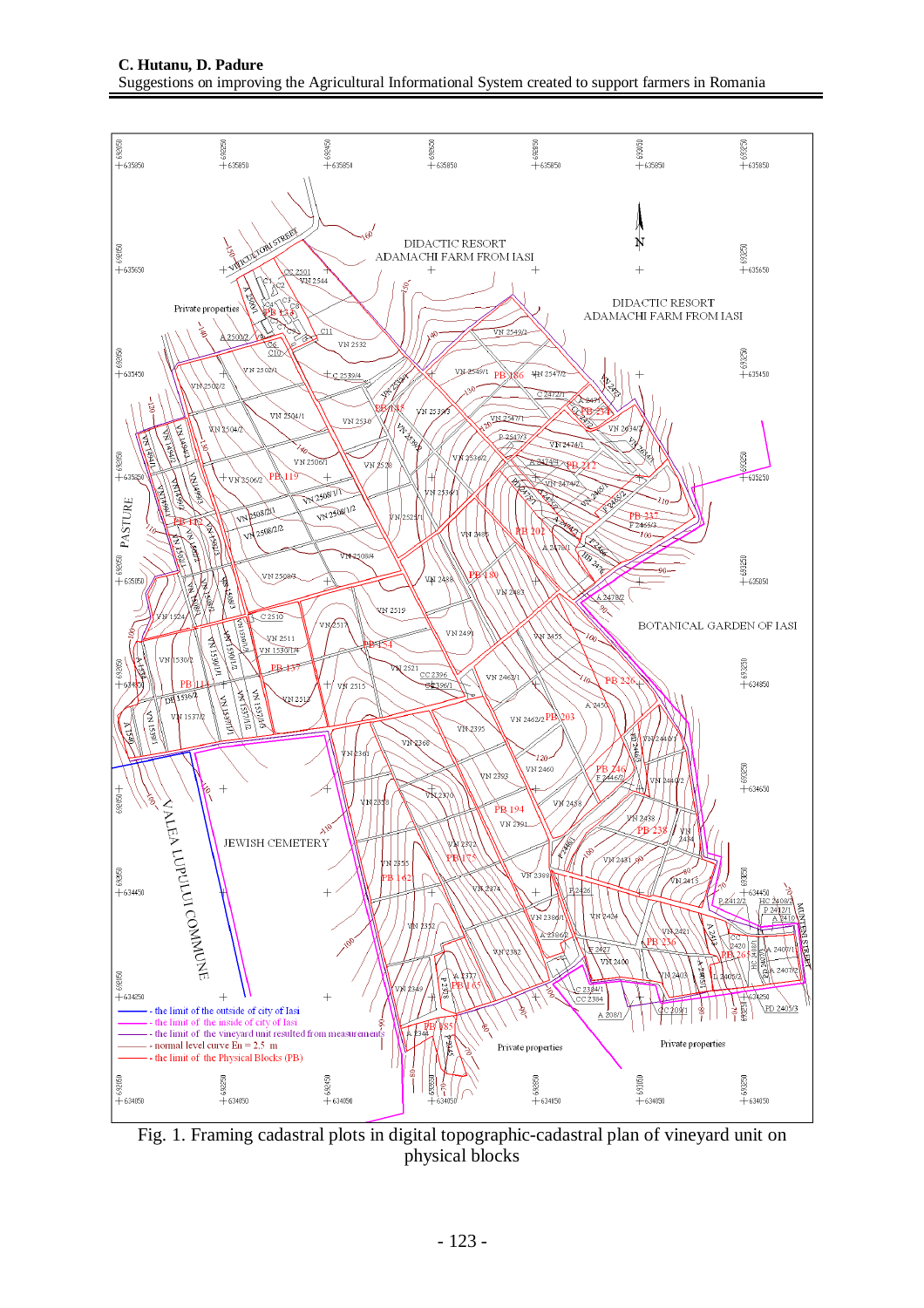Also I suggest that the database of Agricultural Informational System, managed by APIA in order to assist farmers who wish to access European funds through projects for establishing/rehabilitation of vineyards/fruit growing units, to implement cadastral summaries on the level of cadastral plot, which must contain both basic data and specialty data specific to each system/subsystem (Table 2 and Table 3).

Table 2. The Summary of the vineyard real estate

County: IASI Administrative unit: IASI Code SIRUTA: 95060 Code inside / outside city: 1 Nomenclature: L-35-32-A-c-4-III-2-c No. field: T 294 No. plot: VN 2424 No. cadastral register: 13263/2004

| 563    | ${\cal D}E_{2429}$    |
|--------|-----------------------|
| E 2426 | 580<br><b>VN 2424</b> |
| 518    | S=14894mp<br>DE 2423  |
| Ņ      | 521<br>DE 2422/1      |

Property outline Coordinates and surface inventory

| No.          | Coordinates in Stereo-70 |            |  |  |  |
|--------------|--------------------------|------------|--|--|--|
|              | Projection System        |            |  |  |  |
| point        | X(m)                     | Y(m)       |  |  |  |
| 563          | 634488.695               | 692886.275 |  |  |  |
| 580          | 634437.178               | 693067.404 |  |  |  |
| 521          | 634348.852               | 693041.866 |  |  |  |
| 518          | 634368.620               | 692930.671 |  |  |  |
| SURFACE (mp) |                          | 14894      |  |  |  |

### **A. LAND VINE DATA BASE**

| Use      | Use             | Destination group       | Quality | The zone inside |
|----------|-----------------|-------------------------|---------|-----------------|
| category | subcategory     | code                    | class   | territory       |
| Vine(V)  | Plantations of  | Agriculture destination | 64      | Patrici Hill    |
|          | noble vine (VN) | fields (TDA)            | points  |                 |

## **B. LANDOWNER DATA BASE**

| Landowner's name                                                                    | $\triangleright$ Vinifruct Copou Company Iasi |  |  |  |
|-------------------------------------------------------------------------------------|-----------------------------------------------|--|--|--|
| Landowner's Residence / Headquarter $\triangleright$ No. 5 Viticultori Street, Iasi |                                               |  |  |  |
| Landowners group code                                                               | $\triangleright$ DP – private domain          |  |  |  |
| Ownership of the field                                                              | $\triangleright$ Exclusive                    |  |  |  |

## **C. REAL ESTATE CADASTRAL RECORDS SPECIALITY DATA BASE**

| Type of soil                    | $\triangleright$ Cambic chernozem                                 |  |  |  |
|---------------------------------|-------------------------------------------------------------------|--|--|--|
| Suitability class               | $\triangleright$ Land with few restrictions                       |  |  |  |
| Favorability class              | $\geq 61 - 80$ points of cadastral creditworthiness               |  |  |  |
| Average slope of the plot       | $\geq$ 14.03 % (slightly inclined)                                |  |  |  |
| Average altitude of the plot    | $\geq 94.3$ m – Black Sea reference system                        |  |  |  |
| Slope exhibition                | $\triangleright$ Semi-shadowed (East)                             |  |  |  |
|                                 | $\triangleright$ Parallel rows vine with the general direction of |  |  |  |
| Anti-erosion arrangements       | level curves                                                      |  |  |  |
| Type of vine culture            | $\triangleright$ Pure culture                                     |  |  |  |
| Variety name and surface        | $\triangleright$ White Fetească = 14896 mp                        |  |  |  |
| Varieties / rootstock           | $\triangleright$ White Fetească                                   |  |  |  |
| Management way of the block     | $\triangleright$ Semi-protected                                   |  |  |  |
| Planting distances              | $> 2.20$ m x 1.20 m                                               |  |  |  |
| Current occupation degree       | $\geq$ 3221 hubs (57.10 %)                                        |  |  |  |
| Current age of the plantation   | $\geq$ 35 years                                                   |  |  |  |
| Current stage of the plantation | $\triangleright$ Satisfactory                                     |  |  |  |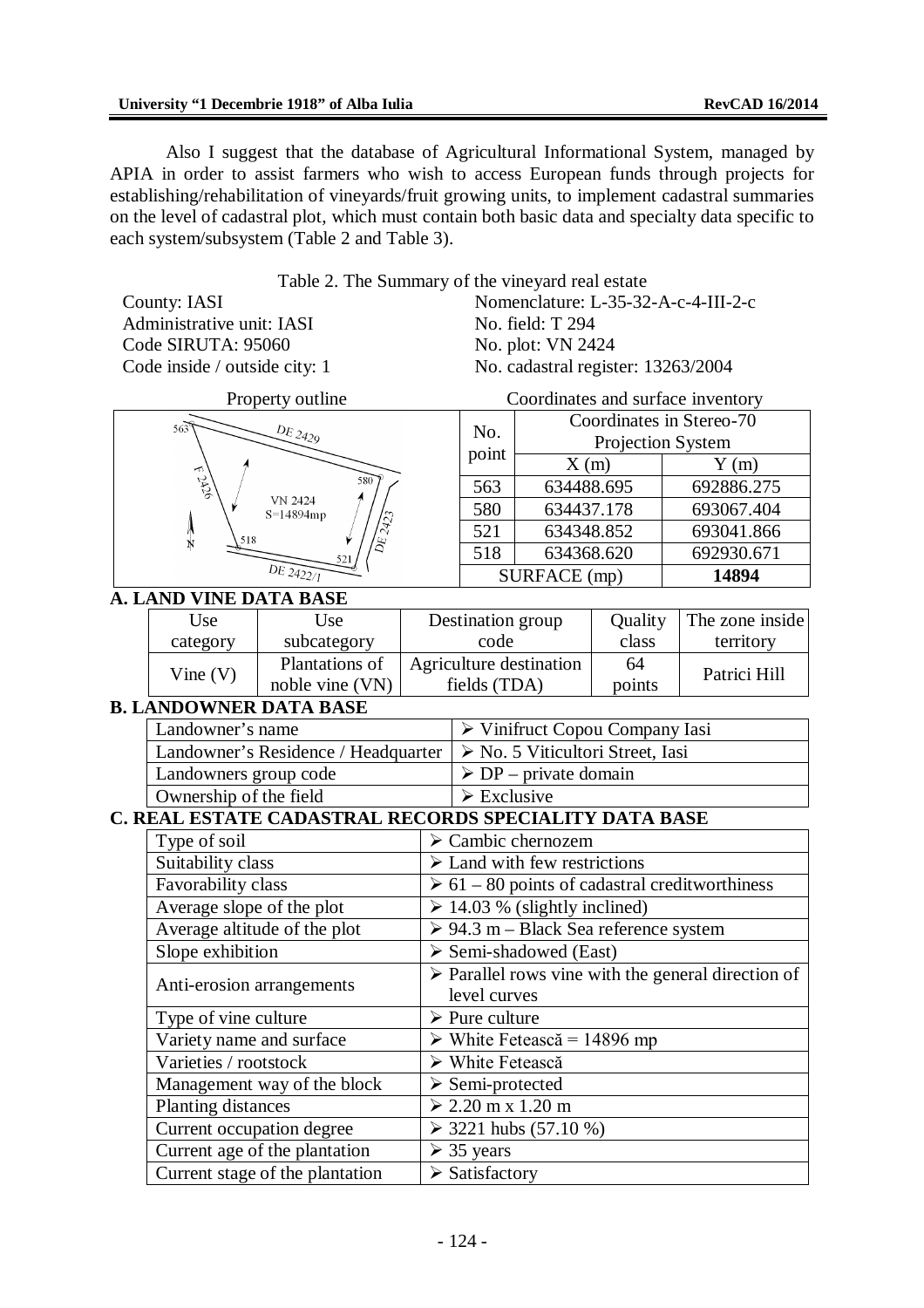| County: IASI                  |                                 |                                     |  | Nomenclature: L-35-32-A-c-4-III-2-c                                                         |                                   |         |                                   |  |
|-------------------------------|---------------------------------|-------------------------------------|--|---------------------------------------------------------------------------------------------|-----------------------------------|---------|-----------------------------------|--|
| Administrative unit: IASI     |                                 |                                     |  | No. field: T 294                                                                            |                                   |         |                                   |  |
| Code SIRUTA: 95060            |                                 |                                     |  | No. plot: L 2405/2                                                                          |                                   |         |                                   |  |
| Code inside / outside city: 1 |                                 |                                     |  | No. cadastral register: 13263/2004                                                          |                                   |         |                                   |  |
|                               |                                 | Property outline                    |  |                                                                                             |                                   |         | Coordinates and surface inventory |  |
|                               |                                 |                                     |  | No.                                                                                         |                                   |         | Coordinates in Stereo-70          |  |
|                               |                                 | $A$ 2413<br>607                     |  |                                                                                             | point<br>X(m)                     |         | Projection System                 |  |
|                               | 604                             | N                                   |  |                                                                                             |                                   |         | Y(m)                              |  |
|                               |                                 | L 2405/2                            |  | 604                                                                                         | 634311.376                        |         | 693184.647                        |  |
|                               | 1/5040                          | $S = 3408$ mp                       |  | 607                                                                                         | 634324.730                        |         | 693239.102                        |  |
|                               |                                 | 608                                 |  | 608                                                                                         | 634267.867                        |         | 693257.534                        |  |
|                               | 611                             |                                     |  | 611                                                                                         | 634260.858                        |         | 693189.461                        |  |
|                               |                                 | DE 2402                             |  |                                                                                             | SURFACE (mp)                      |         | 3408                              |  |
|                               | <b>A. LAND VINE DATA BASE</b>   |                                     |  |                                                                                             |                                   |         |                                   |  |
|                               | Use                             | Use                                 |  | Destination group                                                                           |                                   | Quality | The zone inside                   |  |
|                               | category                        | subcategory                         |  | code                                                                                        |                                   | class   | territory                         |  |
|                               | Orchard $(L)$                   | Classical                           |  |                                                                                             | Agriculture destination           | 92      | Patrici Hill                      |  |
|                               |                                 | orchard $(L)$                       |  | fields (TDA)                                                                                |                                   | points  |                                   |  |
|                               |                                 | <b>B. LANDOWNER DATA BASE</b>       |  |                                                                                             |                                   |         |                                   |  |
|                               | Landowner's name                |                                     |  | $\triangleright$ Vinifruct Copou Company Iasi                                               |                                   |         |                                   |  |
|                               |                                 | Landowner's Residence / Headquarter |  | > No. 5 Viticultori Street, Iasi<br>$\triangleright$ DP – private domain                    |                                   |         |                                   |  |
|                               | Landowners group code           |                                     |  |                                                                                             |                                   |         |                                   |  |
|                               | Ownership of the field          |                                     |  | $\triangleright$ Exclusive<br>C. REAL ESTATE CADASTRAL RECORDS SPECIALITY DATA BASE         |                                   |         |                                   |  |
|                               |                                 |                                     |  |                                                                                             |                                   |         |                                   |  |
|                               | Type of soil                    |                                     |  |                                                                                             | $\triangleright$ Cambic chernozem |         |                                   |  |
|                               | Suitability class               |                                     |  | $\triangleright$ Land with few restrictions                                                 |                                   |         |                                   |  |
|                               | Favorability class              |                                     |  | $\geq 81 - 100$ points of cadastral creditworthiness                                        |                                   |         |                                   |  |
|                               | Average slope of the plot       |                                     |  | $\geq$ 18.25 % (slightly inclined)                                                          |                                   |         |                                   |  |
|                               | Average altitude of the plot    |                                     |  | $\geq 69.2$ m – Black Sea reference system                                                  |                                   |         |                                   |  |
|                               | Slope exhibition                |                                     |  | $\triangleright$ Semi-shadowed (East)                                                       |                                   |         |                                   |  |
|                               | Anti-erosion arrangements       |                                     |  | $\triangleright$ Parallel rows of fruit trees with the general<br>direction of level curves |                                   |         |                                   |  |
|                               | Type of culture                 |                                     |  | $\triangleright$ Pure culture                                                               |                                   |         |                                   |  |
|                               | The type of culture system      |                                     |  | $\triangleright$ Intensive system                                                           |                                   |         |                                   |  |
|                               | Species name and surface        |                                     |  | $\triangleright$ Apple tree = 3408 mp                                                       |                                   |         |                                   |  |
|                               | Variety and surface / rootstock |                                     |  | $\triangleright$ Jonathan = 2352 mp x Jonagold = 1056 mp                                    |                                   |         |                                   |  |
|                               | <b>Planting distances</b>       |                                     |  | $>3.9$ m x 3.8 m                                                                            |                                   |         |                                   |  |
|                               | Current occupation degree       |                                     |  | ≻221 fruit trees $(97.36\%)$                                                                |                                   |         |                                   |  |
|                               | Current age of the plantation   |                                     |  | $\geq 11$ years                                                                             |                                   |         |                                   |  |
|                               | Current stage of the plantation |                                     |  | $\triangleright$ Very good                                                                  |                                   |         |                                   |  |

Table 3. The summary of the fruit growing real estate

As in any field, good development depends on the quality of cooperation and collaboration between institutions [7]. Collaboration between APIA and Cadastre and Land Register National Agency, represented in the territory by Cadastre and Land Register Offices respectively Cadastral GIS services of the municipalities, would facilitate completion of cadastral records.